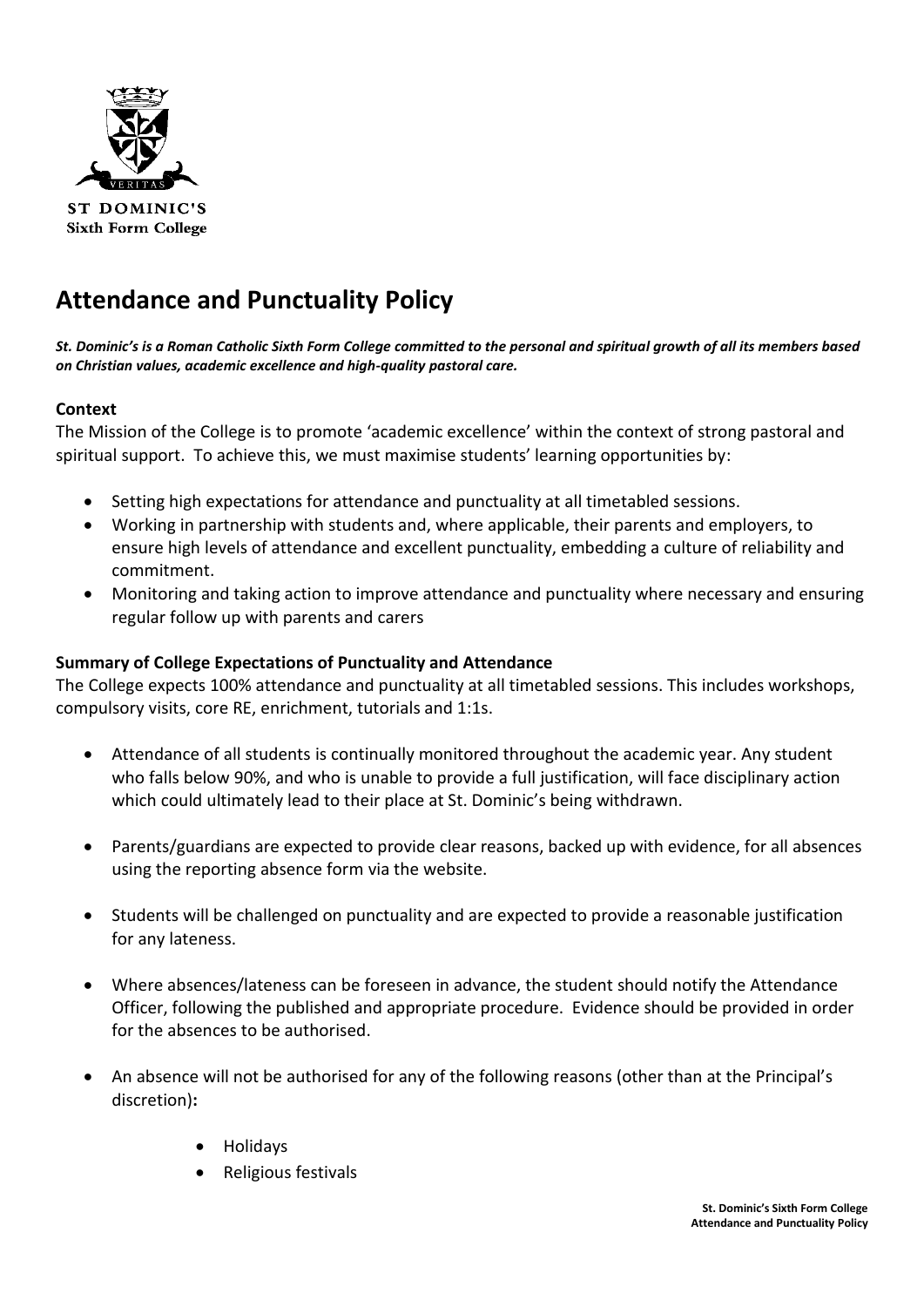- Employment
- Babysitting/childcare
- Driving lessons
- Birthdays
- Leisure activities

If there is an absence without notification before 10:00am, the Attendance Officer will contact a parent/guardian to ascertain the reason for the absence as soon as practicable. Where possible the student should be asked to attend unless there is a valid reason for non-attendance.

- Should a pattern of non-attendance emerge; the Personal Tutor will follow this up at the earliest opportunity with the student.
- If the level of non-attendance is judged to be unacceptable then the College disciplinary procedure should be used to deal with the matter. As the policy states, we expect 100% attendance, anything below this, unless by prior agreement or with valid reason, is unacceptable. It would therefore be appropriate to use the disciplinary procedure as soon as problems become apparent, rather than leave the problems to grow without formally tackling them.

# **Staff Responsibilities**

All staff are responsible for ensuring the good attendance and punctuality of their students and for dealing with attendance and punctuality issues whenever they occur. There are some specific responsibilities attached to particular groups of staff as set out below:

**The Teachers are responsible for:** Reporting any persistent issues with students to the Personal Tutors and Directors of Learning.

- Promoting good punctuality and attendance through their own behaviour and teaching standards.
- Ensuring work is set for classes when they are absent.

# **The Head of Subject/Department is responsible for:**

- Monitoring attendance and punctuality issues at departmental meetings and taking early action to resolve issues.
- Ensuring that, in the event of a staff member being absent, work is set for all classes.

## **The Attendance Officer is responsible for**:

- Contacting a parent/guardian if no notification of absence is received before 10:00am to find out the reasons for the absence.
- Recording the results of any conversations and relaying this information to other members of the teaching team or support staff as necessary.
- Maintaining records relating to punctuality and attendance and details of any evidence produced to support absences and lateness.

## **Personal Tutor is responsible for:**

- Following up any unauthorised absences and ascertain reasons.
- Working with the student to improve absence through 1-1s.
- Dealing with any personal/pastoral issues that affect poor attendance and punctuality.
- Liaising with parents or guardians in order to improve attendance and resolves issues.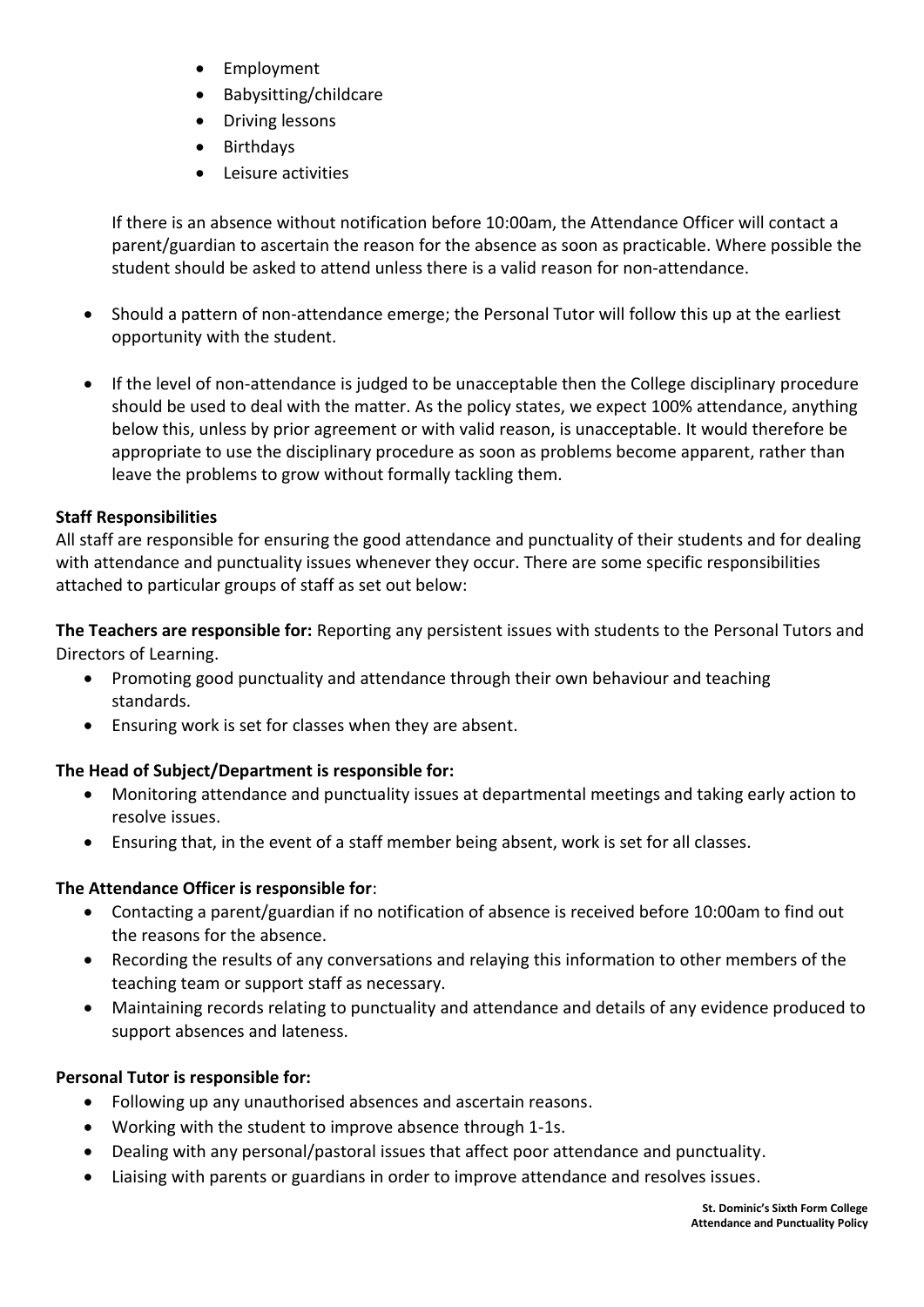#### **Information for students, parents/carers/guardians and employers**

## **Context**

This policy is aimed at students but it is also of interest to parents/guardians. It will tell you about:

- Students' responsibilities for attendance and punctuality
- How the College collects data about attendance
- The procedures that are in place to report absences and attendance
- How the College will deal with poor student attendance and punctuality.

#### **Why good attendance and punctuality are important**

St Dominic's Sixth Form College is committed to providing high quality education and training. We want to support you to achieve well in your time at College. To do this we will:

**Set high expectations for attendance and punctuality at all timetabled sessions** - you are expected to have 100% attendance and always be on time.

**Work in partnership with you to make sure you attend regularly and are punctual –** so that you can demonstrate to future employers, or Universities that you are reliable, committed and hard working.

Take action to improve attendance and punctuality where necessary – this includes our right to take disciplinary action against students and even to exclude them from the College if attendance is poor.

#### **Students' responsibilities**

You are expected to:

- Attend 100% of all scheduled classes relating to your programme of study as confirmed on your learning agreement
- Ensure a parent/guardian reports any absence due to illness or other reason to the College by 10:00am on the first and every subsequent day of absence
- Do everything possible to avoid necessary absences by making medical appointments outside class time unless it is an emergency
- Avoid going on holiday during term time
- Provide medical evidence for absences of more than 5 consecutive days
- Tell us in advance if you know you are going to miss a lesson
- Catch up with any work you have missed

#### **How attendance is recorded at the College**

Students use their ID card to register in to every lesson. The data is stored on our student information system (SiD), and this can be viewed by students and parents/guardians on-line. *You can check your own attendance record by logging onto SiD.*

**Registers are marked as follows:** 

- **/ for present**
- **O for absent**
- **L for late (after the teacher/tutor has begun the lesson)**
- **Z for no register (e.g. you are not required to attend the lesson)**
- **C for cancelled lesson**
- **V for educational trip**
- **P for absence authorised by Principal**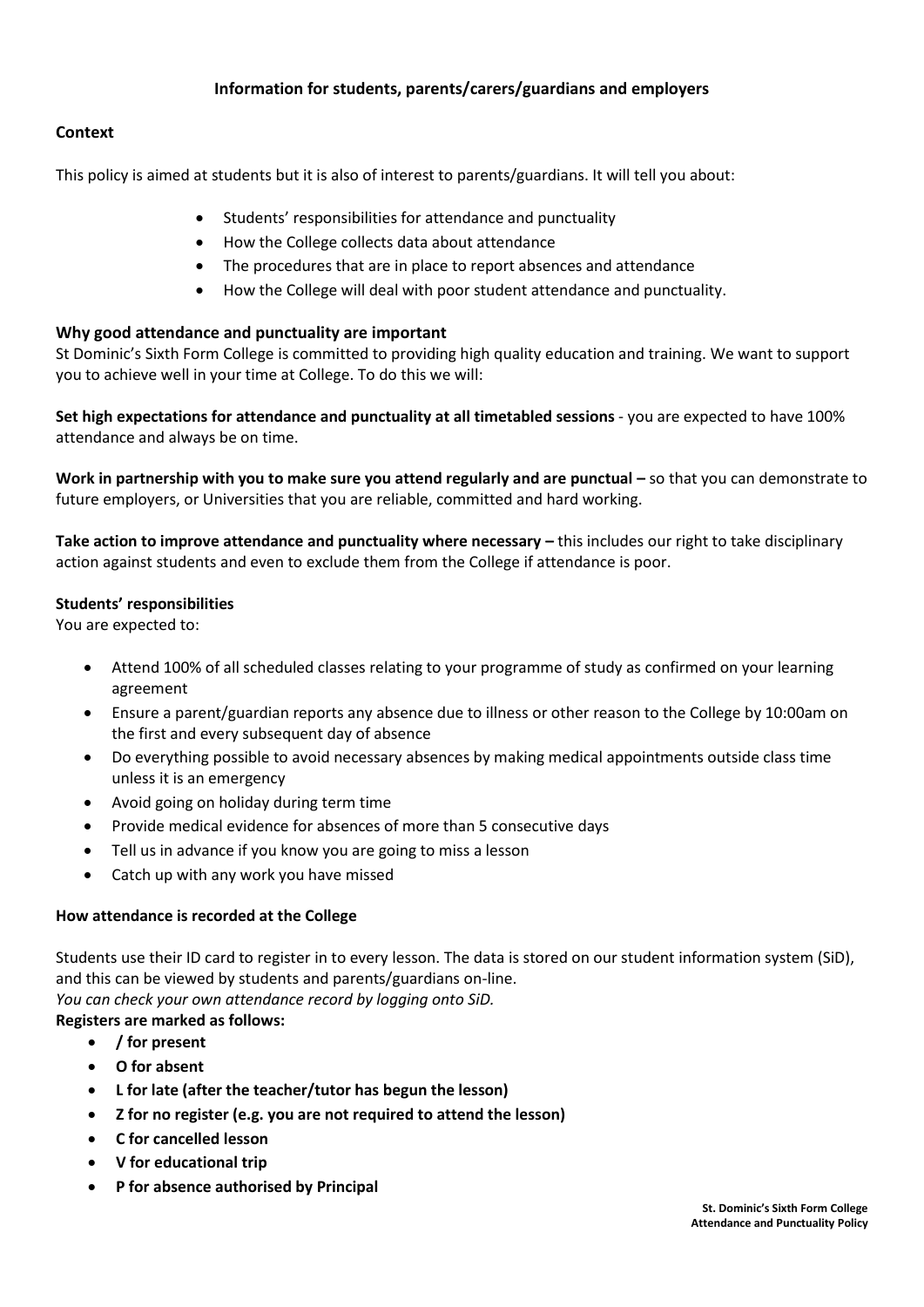- **D for work experience**
- **I for University Interview**
- **M for medical appointment**
- **N for Notified absence (e.g. illness)**
- **E for Exam**
- **S for Study leave**
- **Q for off timetable**
- **J for present in another lesson**
- **R for remote learning**

*NB – Attendance of all students will be reviewed after the first five weeks of the academic year. If at that time you have not achieved AT LEAST 90% ATTENDANCE, and are not able to provide a full justification, you will be withdrawn from the College. Attendance will be regularly monitored throughout your time at St Dominic's Sixth Form College and if you fail to maintain the required level of attendance you will be dealt with through the College disciplinary procedure.* 

#### **What to do about visits or open days**

We will know the names of students who are going on College trips and visits. However, as a matter of courtesy, you should still inform your teachers in advance of these absences.

#### **Reporting on your attendance**

We monitor your attendance closely and your tutor will have an overview of your attendance. They will discuss any concerns during tutorials and 1:1. Any absences and late marks will be shown and your tutor will ask you about these.

We strongly recommend that **you check your own SiD record carefully** as your attendance rate will be included on all reports about your progress and in all references that are written to potential employers or to other Colleges or universities. If you have a genuine reason for a high absence rate we will comment sensitively about this in any reference. We aim to be fair to students but, in line with our values, if attendance is unsatisfactory for no good reason we will be honest about this.

#### **What if your attendance is poor?**

If your attendance rate is unsatisfactory you can expect this to be followed up by your tutor initially and senior staff if required, for example the Directors of Learning or SLT. Parents/guardians of students are always contacted if poor attendance becomes a problem.

If you have worries or personal problems that are affecting your attendance, please discuss these with teaching staff or your personal tutor.

#### **Frequently asked questions**

#### **What will be accepted as an authorised absence?**

Absences will only be authorised if we know in advance there is a good reason, such as:

- Medical appointments which cannot be made outside of timetabled hours
- Attendance at a funeral
- Severe disruption to the transport network
- Responsibilities for caring for a close family member (If this is likely to affect your learning please discuss this with your personal tutor)
- A visit to a University either to attend an open day or for an interview
- A work experience placement where this is a requirement of the course.